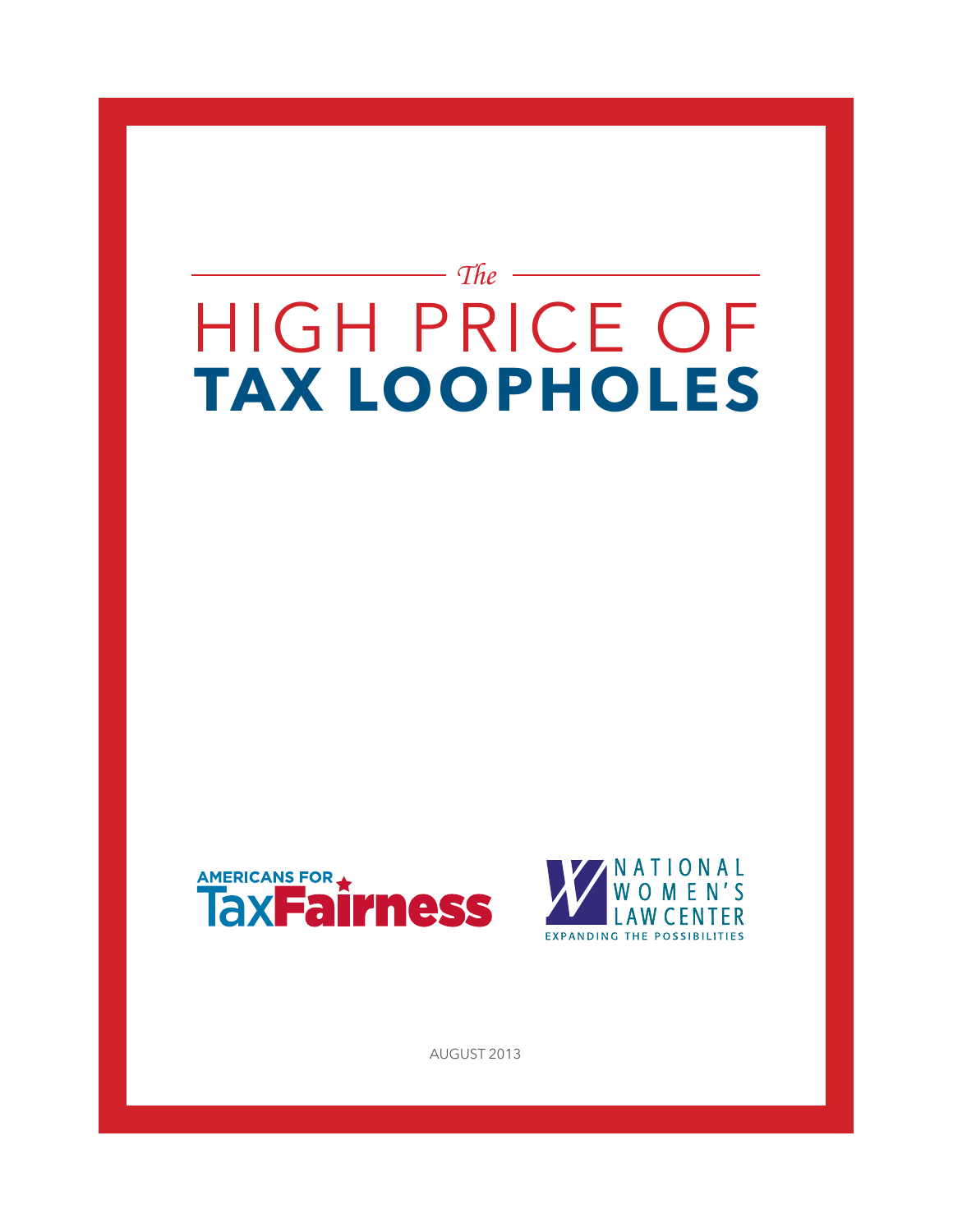# **aCKNoWLeDGMeNTs**

Lead Author: William Rice, Policy Consultant, Americans for Tax Fairness **Editorial Support and Research:**  Joan Entmacher, Vice President for Family Economic Security, National Women's Law Center Frank Clemente, Campaign Manager, Americans for Tax Fairness Dan Berger, Fellow, Americans for Tax Fairness Jay Davis, Digital Director, Americans for Tax Fairness Harry Gural, Communications Director, Americans for Tax Fairness

**Design:** Tyler Driscoll [[www.mytyfolio.com\]](www.mytyfolio.com)

### **AMERICANS FOR 4 Micss**

Americans for Tax Fairness is a diverse campaign of more than 325 national, state and local organizations united in support of a tax system that works for all Americans. it has come together based on the belief that the country needs comprehensive, progressive tax reform that results in greater revenue to meet our growing needs and investments that create and sustain jobs while taking a balanced approach to addressing America's fiscal challenges. Visit online at www.AmericansForTaxFairness.org.



The National Women's Law Center is a nonprofit organization working since 1972 to expand opportunities and eliminate barriers for women, with a major emphasis on family economic security, education and employment opportunities, and women's health and reproductive rights. Visit online at<www.nwlc.org>.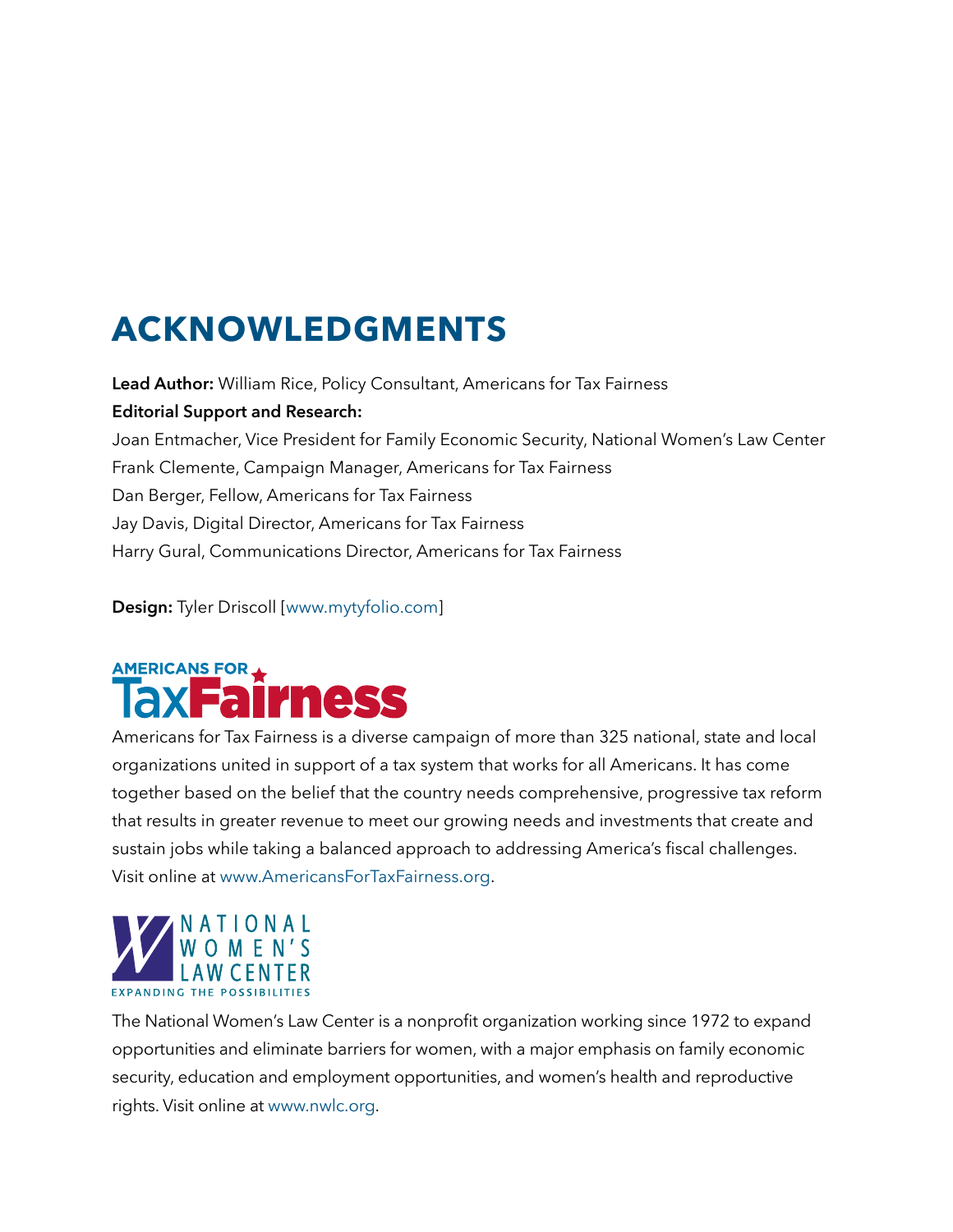### **The hIGh pRICe oF Tax LoophoLes hIGhLIGhTs**

#### **Medical Research oR Tax Breaks for Ceo pay**

Automatic across-the-board spending cuts known as the "sequester" slashed \$1.5 billion from the 2013 budget at the National institutes of Health, which support research on life-threatening diseases. Meanwhile, a tax loophole allows huge corporations to duck \$2.5 billion in taxes each year by taking tax deductions for showering their CEOs with stock options.

#### **<u>Unemployment Benefits OR Tax Loopholes for Wall Street Traders</u>**

Due to \$2.4 billion in across-the-board federal spending cuts this year, Americans who have been unemployed for a long time have had modest weekly benefits averaging just \$289 cut by \$43 a week. Meanwhile, wealthy investors in risky financial products such as derivatives get special tax breaks that cost \$2.9 billion a year.

#### **head start for Kids oR Tax Giveaways for Corporate Jets**

Head start, the early childhood education program for disadvantaged children, was cut by \$400 million in 2013, denying services to thousands of kids. On the other end of the economic spectrum, corporations get a special tax break worth \$370 million a year for owning private jets.

#### **Better education for Kids oR Tax Breaks for hedge Fund Managers**

Federal support for elementary, secondary and special education has plummeted by \$1.7 billion this year. congress continues to protect the exorbitant incomes of Wall street titans by taxing many of their earnings at a low 20 percent rate, rather than applying the top marginal income tax rate that is twice as high. This "carried interest" loophole costs \$1.7 billion a year.

#### **help seniors Get social security oR Lower Taxes for Multimillionaires**

Funds needed to handle Social Security applications and to process checks have been cut by \$286 million, causing significant delays in getting benefits to those who need them. Meanwhile, a provision in the tax code meant to encourage middle-class families to save for retirement is being used by extremely wealthy families to shelter tens of millions of dollars. Annual tax break: \$388 million.

#### **Food for Low-Income Families oR Tax subsidies for Ceo Bonuses**

House Republicans have announced a plan to kick 4 to 6 million Americans off the Supplemental Nutrition Assistance Program (sNAP), known as food stamps. the cuts total \$40 billion over 10 years. While poor kids would get less food, large corporations would continue to get tax deductions when they give their CEOs lavish "performance-based" bonuses. That tax loophole costs \$50 billion over 10 years.

### **protect the environment oR Give Tax Breaks to oil Companies**

The sequester cut \$4.6 billion in 2013 funding for agencies that conduct research and enforce regulations to protect the environment. But for decades, the tax code has provided special subsidies to highly profitable oil and gas companies, which cost \$4.6 billion a year.

#### **Modernize our Infrastructure oR Give Tax Breaks to send Jobs overseas**

America's infrastructure is crumbling, while other industrial nations continue to modernize. A robust investment of \$464 billion over five years in highways, bridges and other systems would create more than 2.6 million new jobs a year and provide for stronger long-term economic growth. But large corporations like Apple dodge their responsibility to support America's infrastructure by hiding billions of dollars in offshore tax havens. Ending this huge loophole, known as "deferral," would raise \$606 billion over 10 years.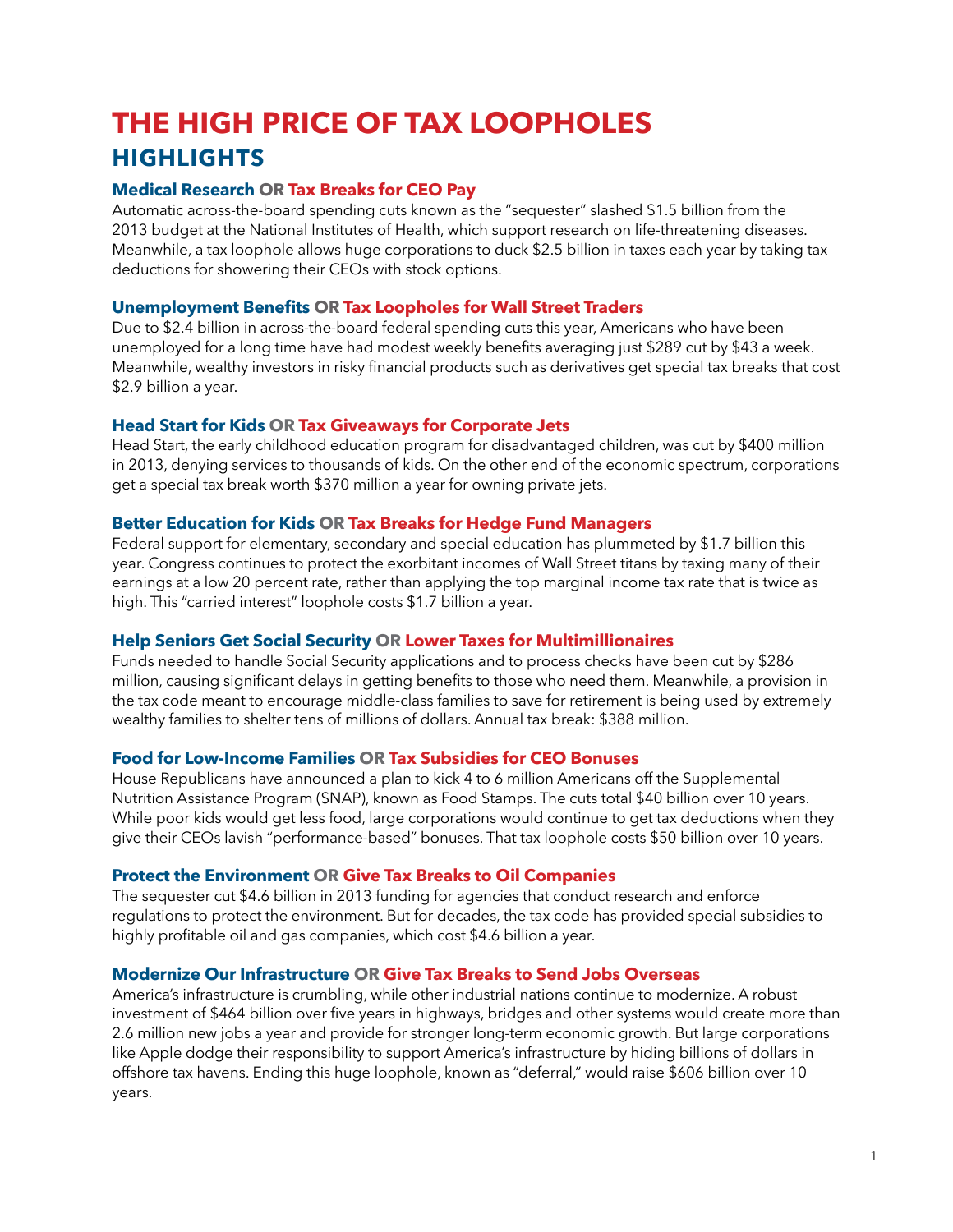# **INTRoDUCTIoN**

The U.S. Congress faces a choice: continue trudging down the austerity road of budget cuts and sluggish growth, or turn toward a prosperity built on investing in our people and everyone paying a fair share of taxes. That choice is what the budget battles in Washington this fall will really be about.

Of course, budgets are always about choices. How you raise and spend money reflects your priorities. Public budgets — the tax and spending decisions of governments — are no exception.

We can make vital public investments, from highways to health care to education; support a vibrant economy that works for all of us; and address our long-term fiscal challenges – but only if we get enough tax revenue from the right places.

But in two and a half years of deficit reduction deals, we've put in place three times as much budget cutting (\$1.8 trillion) as revenue boosting (\$620 billion).<sup>1</sup> And all of the tax increases have come from individuals. Corporations have so far contributed nothing to the effort.

Some politicians pretend there's no link between taxes and spending. They'll vote a corporate tax cut on Monday and a school funding cut on Tuesday – and claim there's no connection. The media's quilty, too: Tax cuts are a serious business story, but funding cuts are just sad human interest — if they are reported at all.

But taxes and spending are two sides of the same coin — a public coin that the public should tightly grasp. Every dollar given away in tax breaks to multinational corporations and Wall street gamblers is one less dollar available to repair crumbling bridges, care for the elderly and teach our kids.

in this brief report, short, straight lines have been drawn between taxes and the public services they pay for. it provides a few examples of how we can avoid painful and destructive cuts to services our families and communities depend on, and have money left over to make bold new investments that would rebuild our economy and create jobs — [if we require big](http://www.americansfortaxfairness.org/files/ATF-Next-Steps-Toward-Tax-Fairness-Revenue-Options-2-15-13-FINAL.docx)  [corporations and the very wealthy to pay their fair share of taxes](http://www.americansfortaxfairness.org/files/ATF-Next-Steps-Toward-Tax-Fairness-Revenue-Options-2-15-13-FINAL.docx). 2

so, the choice is clear: more tax cuts for the rich and big corporations, or more service cuts that hurt average Americans and fewer investments that offer opportunities for a better future. It's time to stop tax dodging and invest in America.

<sup>&</sup>lt;sup>1</sup>These figures are for 2013-2022. U.S. Senate Budget Committee, "Foundation for Growth: Restoring the Promise of American Opportunity," Fiscal Year 2014 Senate Budget Resolution (March 2013), p. 2. [http://www.budget.senate.gov/](http://1.usa.gov/1apLmXT) democratic/index.cfm/files/serve?File\_id=ee2613d9-cf20-402c-8a65-e1b670b21fa0

<sup>&</sup>lt;sup>2</sup> See Americans for Tax Fairness, "Next Steps for Tax Fairness: Options for Closing Loopholes for the Richest 2% and Big Corporations" (Feb. 2013). http://www.americansfortaxfairness.org/files/ATF-Next-Steps-Toward-Tax-Fairness-Revenue[options-2-15-13-fiNAL.docx](http://www.americansfortaxfairness.org/files/ATF-Next-Steps-Toward-Tax-Fairness-Revenue-Options-2-15-13-FINAL.docx)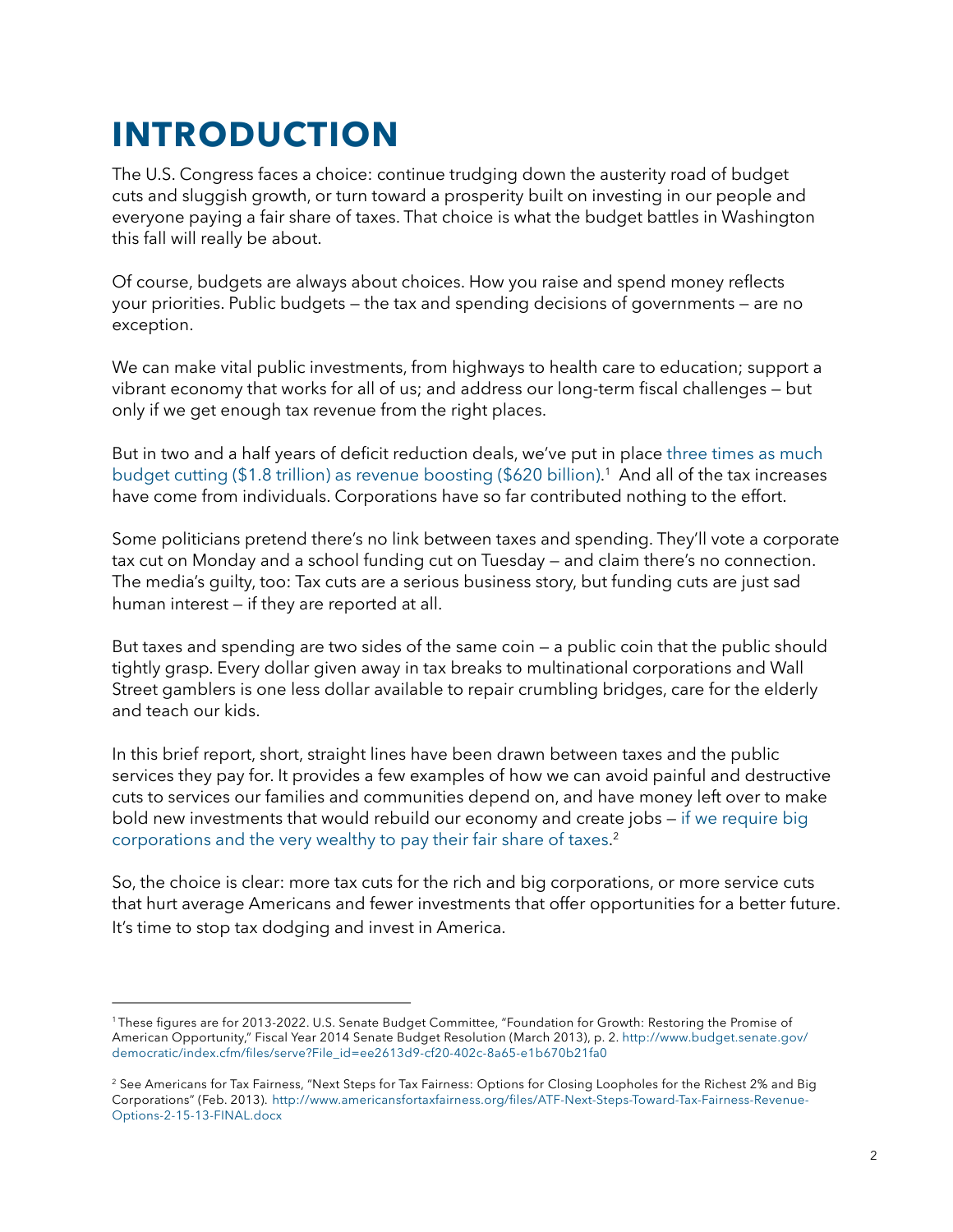# **MeDICaL ReseaRCh ORTax BReaKs FoR Ceo paY**



Doctors work hard to find medical options for their patients. Corporations work hard to award stock options (the right to buy shares in the future, usually at a steep discount) to their top executives. Which effort would you like your tax dollars to support?

The National Institutes of Health (NIH) fund

research on cancer, Parkinson's, Alzheimer's and many other serious diseases. The across-theboard budget cuts, known as the "sequester," have impaired NiH's ability to foster hope and  ${\mathsf{find}}$  cures. <code>2013</code> Budget Cut: \$1.5 billion. $^3$ 

Huge corporations shower their CEOs with stock options, which often make up the bulk of their millions of dollars of annual compensation. But because of a loophole in the law, companies get a tax windfall because they are allowed to deduct more from their taxes than these options are worth, according to normal accounting standards. **[Annual Tax Break:](http://www.levin.senate.gov/newsroom/press/release/levin-brown-bill-would-end-corporate-stock-option-tax-break-reduce-deficit-by-25-billion) \$2.5 [billion](http://www.levin.senate.gov/newsroom/press/release/levin-brown-bill-would-end-corporate-stock-option-tax-break-reduce-deficit-by-25-billion)**. 4

It doesn't take a research scientist to figure out the smart choice here: Fund medical research **rather than subsidize CEO pay.**

<sup>&</sup>lt;sup>3</sup> Office of Management and Budget (OMB), "OMB Report to the Congress on the Joint Committee Seguestration for Fiscal Year 2013" (March 1, 2013), p. 24. http://www.whitehouse.gov/sites/default/files/omb/assets/legislative reports/ [fy13ombjcsequestrationreport.pdf](http://www.whitehouse.gov/sites/default/files/omb/assets/legislative_reports/fy13ombjcsequestrationreport.pdf)

<sup>4</sup>U.S. Sen. Carl Levin, "Levin-Brown Would End Corporate Stock Option Tax Break, Reduce Deficit by \$25 Billion" (July 15, 2011). figure equals the average cost of this tax break over 10 years. [http://www.levin.senate.gov/newsroom/press/](http://www.levin.senate.gov/newsroom/press/release/levin-brown-bill-would-end-corporate-stock-option-tax-break-reduce-deficit-by-25-billion) release/levin-brown-bill-would-end-corporate-stock-option-tax-break-reduce-deficit-by-25-billion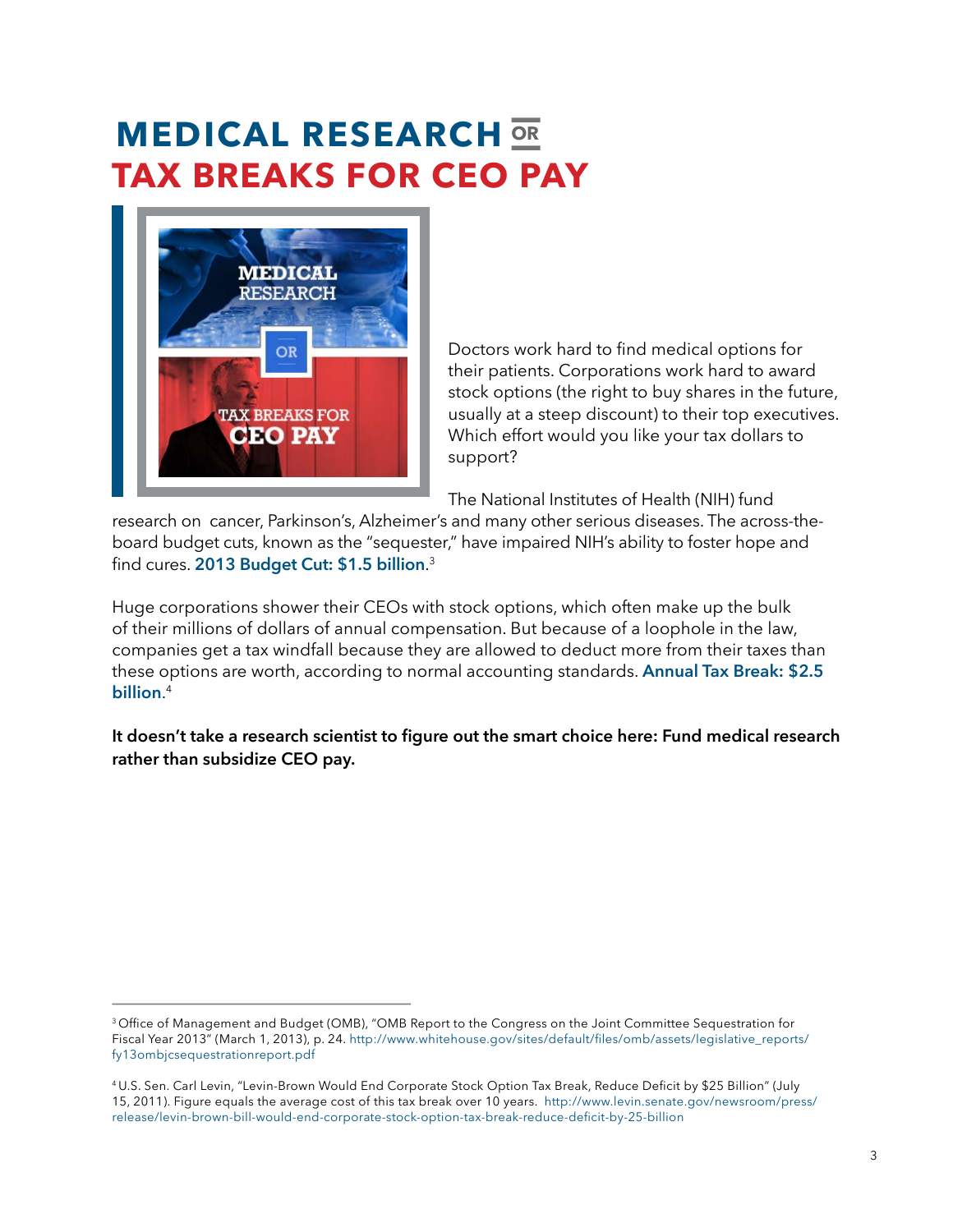### **UNeMpLoYMeNT BeNeFITs ORTax LoophoLes FoR WaLL sTReeT TRaDeRs**



Going jobless for more than six months may seem rough, but apparently it's Wall street's riskiest gamblers who really deserve our sympathy.

Thanks to across-the-board spending cuts, known as the "sequester," the long-term unemployed are facing a \$43 cut in their already austere average weekly benefit of \$289, according to the National

employment Law Project. **[2013 Budget Cut: \\$2.4 billion](http://www.nelp.org/page/-/Press%20Releases/2013/Sequester-Takes-A-Big-Bite-Out-of-Federal-Benefits.pdf%3Fnocdn%3D1)**. 5

Meanwhile, [wealthy speculators who trade risky investments called derivatives can avoid](http://bit.ly/128lblp)  [paying their fair share of taxes](http://bit.ly/128lblp).<sup>6</sup> Normally, quick traders are denied the special low capital gains tax rate enjoyed by long-term investors — but investors in derivatives and certain other financial and insurance industry products can avoid, defer or reduce taxes on investment income. **[Annual Tax Break: \\$2.9 billion](http://1.usa.gov/YL5Yan)**.

Moral of the story: Don't suffer from unemployment. Cause it - through risky investments **subsidized by taxpayers.**

<sup>&</sup>lt;sup>5</sup> National Employment Law Project (NELP), "Sequester Takes a Big Bite Out of Federal Benefits for the Long-Term unemployed" (July 2, 2013), p. 1. [http://www.nelp.org/page/-/Press%20releases/2013/sequester-takes-A-Big-Bite-out-of](http://www.nelp.org/page/-/Press%20Releases/2013/Sequester-Takes-A-Big-Bite-Out-of-Federal-Benefits.pdf%3Fnocdn%3D1) Federal-Benefits.pdf?nocdn=1

<sup>6</sup> Citizens for Tax Justice (CTJ), "Derivatives Proposal from Top House Tax-Writer Could Improve Tax Code – if the Revenue Is Not Used for Rate Cuts" (February 4, 2013). http://ctj.org/ctjreports/2013/02/derivatives\_proposal\_from\_top\_house\_taxwriter\_could\_improve\_tax\_code\_--\_if\_the\_revenue\_is\_not\_used.php#.Ufvt540sn-l

<sup>&</sup>lt;sup>7</sup> Joint Committee on Taxation (JCT), "Estimated Budget Effects of the Revenue Provisions Contained in the President's Fiscal Year 2014 Budget Proposal" (JcX-11-13) (May 10, 2013), p. 3, section Vi.A-D. figure equals the average cost of these tax breaks over 10 years. https://www.jct.gov/publications.html?func=startdown&id=4520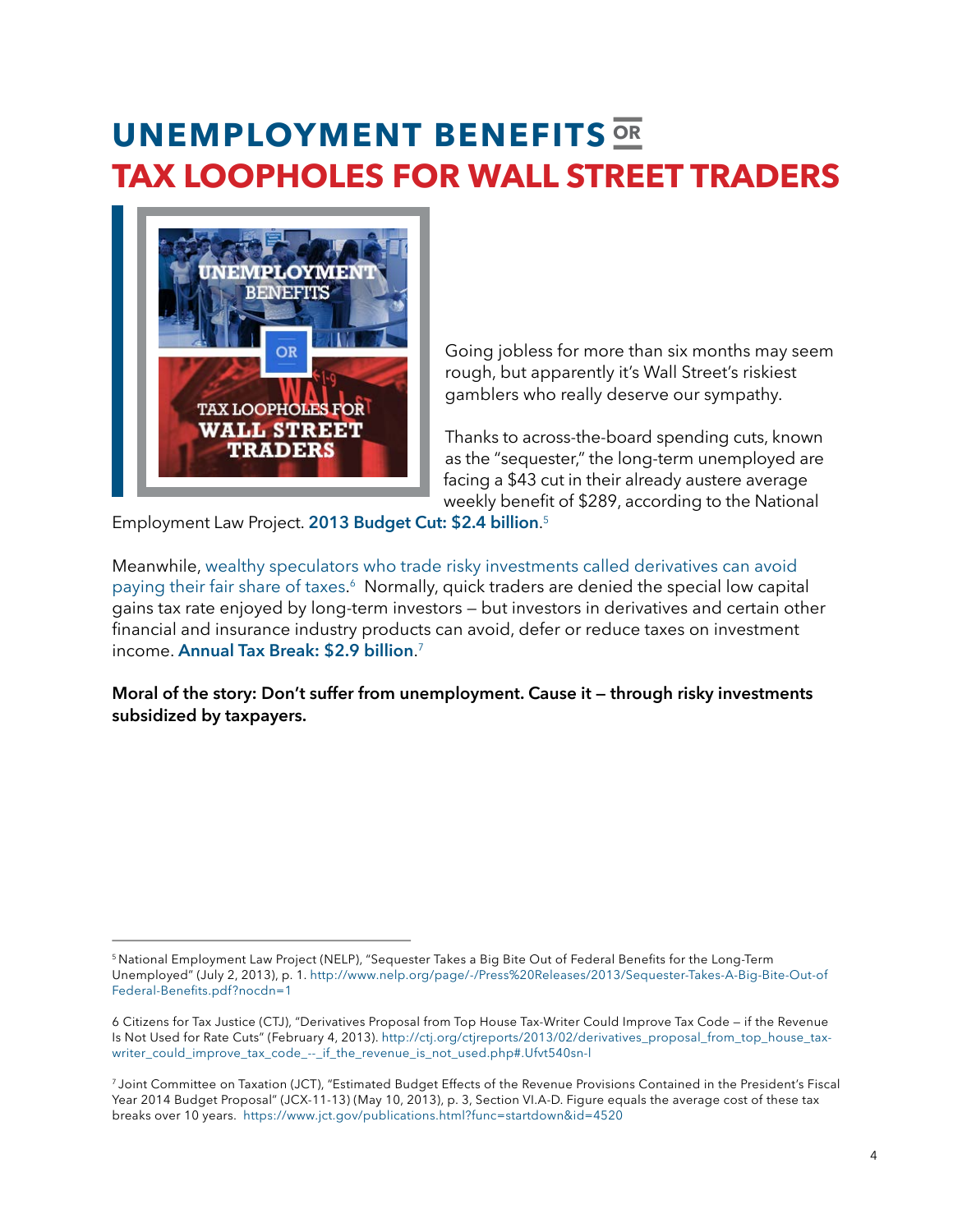## **HEAD START FOR KIDS** OR **Tax GIVeaWaYs FoR CoRpoRaTe JeTs**



Low-income children receive an early boost from Head Start, which gets them ready to learn and helps them stay healthy so they can succeed in school and beyond. Corporate executives with their own private jets get a jump on the competition, avoiding all the hassles of commercial air travel. The question: Which group is more deserving of taxpayer support?

The across-the-board federal budget cuts known as the "sequester" are forcing Head Start [to drop thousands of children from the program,](http://www.nwlc.org/sites/default/files/pdfs/summary_of_sequester_cuts_ece_impacts.pdf) eliminate transportation, reduce days and hours that Head Start centers are open, and lay off teachers.<sup>8</sup> **2013 Budget Cut: \$400 million.**<sup>9</sup>

As equipment ages, companies are allowed to deduct the annual loss in value from their taxable income. commercial airlines have to wait seven years to write off their jumbo jets, but corporations that own private jets enjoy a loophole that allows them to "depreciate" their Cessnas, Gulfstreams and other luxury rides over just five years, even though the planes last for decades. **Annual Tax Break: \$370 million**.<sup>10</sup>

### Should we help CEOs get quick takeoffs or give kids a Head Start?

<sup>&</sup>lt;sup>8</sup> National Women's Law Center (NWLC), "Impact of Sequestration Cuts on Head Start, Child Care and Early Education: State and Local Examples" (July 2013). http://www.nwlc.org/sites/default/files/pdfs/summary\_of\_sequester\_cuts\_ece\_impacts.pdf

<sup>&</sup>lt;sup>9</sup> Dept. of Health and Human Services, Administration for Children & Families, "Final FY 2013 Funding Level ACF-PIHS-13-03" (accessed Aug. 12, 2013). Figure is based on a 5.27% cut on \$7.573 billion. [http://eclkc.ohs.acf.hhs.gov/hslc/standards/](http://eclkc.ohs.acf.hhs.gov/hslc/standards/PIs/2013/resour_pri_003_042613.html%20) Pls/2013/resour\_pri\_003\_042613.html

<sup>&</sup>lt;sup>10</sup> JCT, JCX-11-13, p. 4, Section VIII.D, *supra* note 7. Figure equals the average cost of this tax break over 10 years.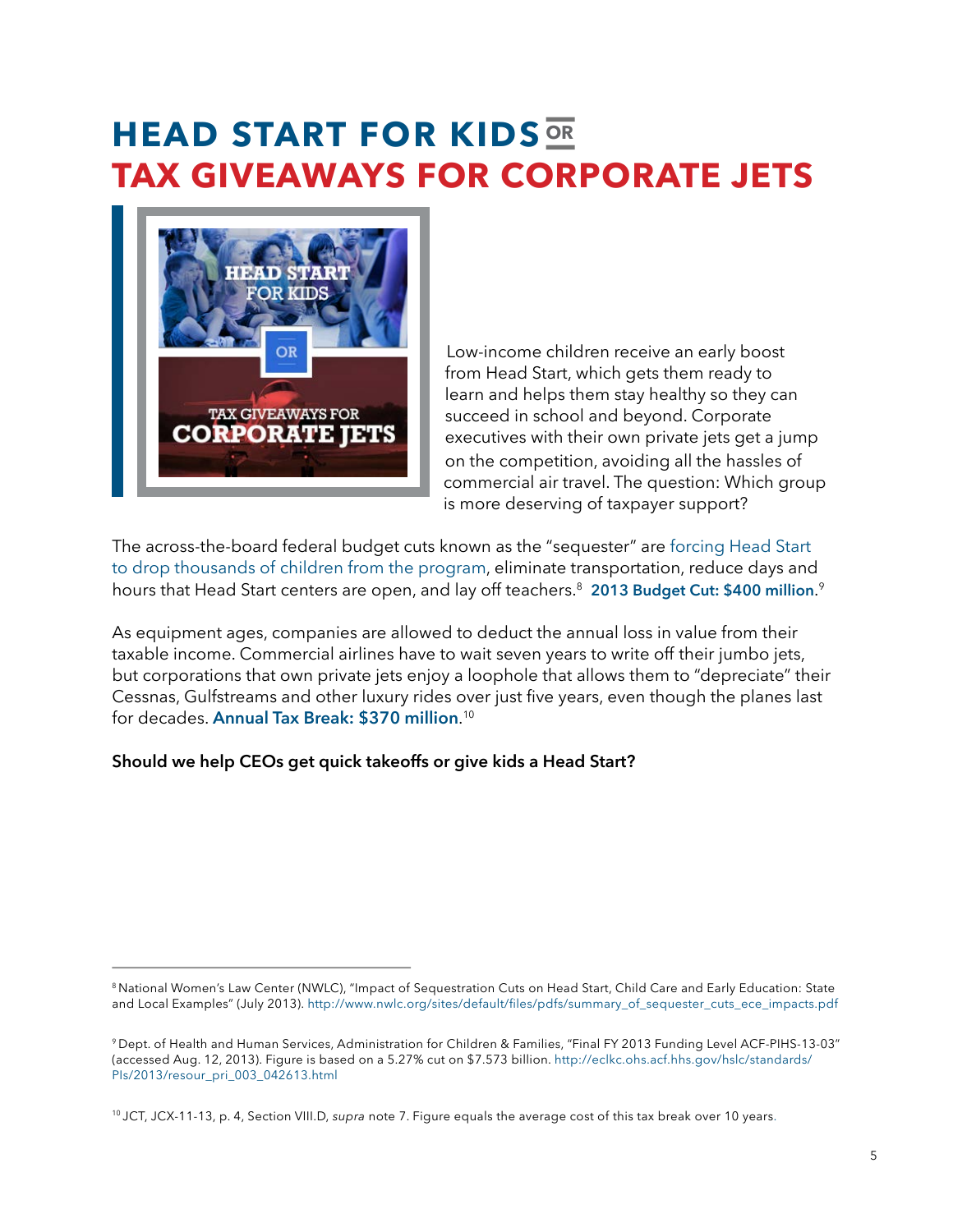### **BETTER EDUCATION FOR KIDS OR Tax BReaKs FoR heDGe FUND MaNaGeRs**



The best investment is a good education. But the across-the-board federal budget cuts, known as the "sequester," are shrinking that investment in our children's and our nation's future. Meanwhile, the managers of big Wall street investment funds have learned a valuable accounting trick to cut the taxes they pay on their multimillion-dollar earnings in half.

cuts in funding for elementary and secondary education, and for special education, have hit school districts hard across the country. they have taken away extra help for kids who come from low-income households or have learning challenges. [from lost classroom aides and](http://educationvotes.nea.org/2013/06/04/at-school-years-end-students-and-schools-already-feeling-sequester-cuts/)  [specialized instructors to reduced transportation](http://educationvotes.nea.org/2013/06/04/at-school-years-end-students-and-schools-already-feeling-sequester-cuts/), 11 the most vulnerable kids are suffering most. **[2013 Budget Cut: \\$1.7 billion](http://1.usa.gov/Z87wXg)**. 12

the huge earnings of Wall street private equity and hedge fund managers should be taxed the same way as earnings from all other jobs - at the maximum federal rate of 39.6 percent for the highest earners. But they have figured out how to cap their tax rates at 20 percent  $$ half of what it should be – [by mischaracterizing part of the money they make](http://bit.ly/zqf7Ec) as investment income called "carried interest."13 **[Annual Tax Break: \\$1.7 billion](http://1.usa.gov/YL5Yan)**. 14

The lesson for us all: Making investment fund managers play by the rules can support smart **investments for America.** 

<sup>&</sup>lt;sup>11</sup> National Education Association (NEA) Education Votes, "At school year's end, students and schools already feeling sequester cuts" (June 4, 2013). http://educationvotes.nea.org/2013/06/04/at-school-years-end-students-and-schools[already-feeling-sequester-cuts/](http://educationvotes.nea.org/2013/06/04/at-school-years-end-students-and-schools-already-feeling-sequester-cuts/%20)

<sup>&</sup>lt;sup>12</sup> OMB Sequestration Report (March 1, 2013), p. 20, *supra* note 3.

<sup>&</sup>lt;sup>13</sup>CTJ, "Will the 'Carried Interest' Loophole Finally Be Closed?" (May 12, 2010). [http://ctj.org/pdf/carriedinterest2010.pdf](http://bit.ly/zqf7Ec)

<sup>&</sup>lt;sup>14</sup> JCT, JCX-11-13, p. 7, Section XV.I, supra note 7. Figure equals the average cost of this tax break over 10 years.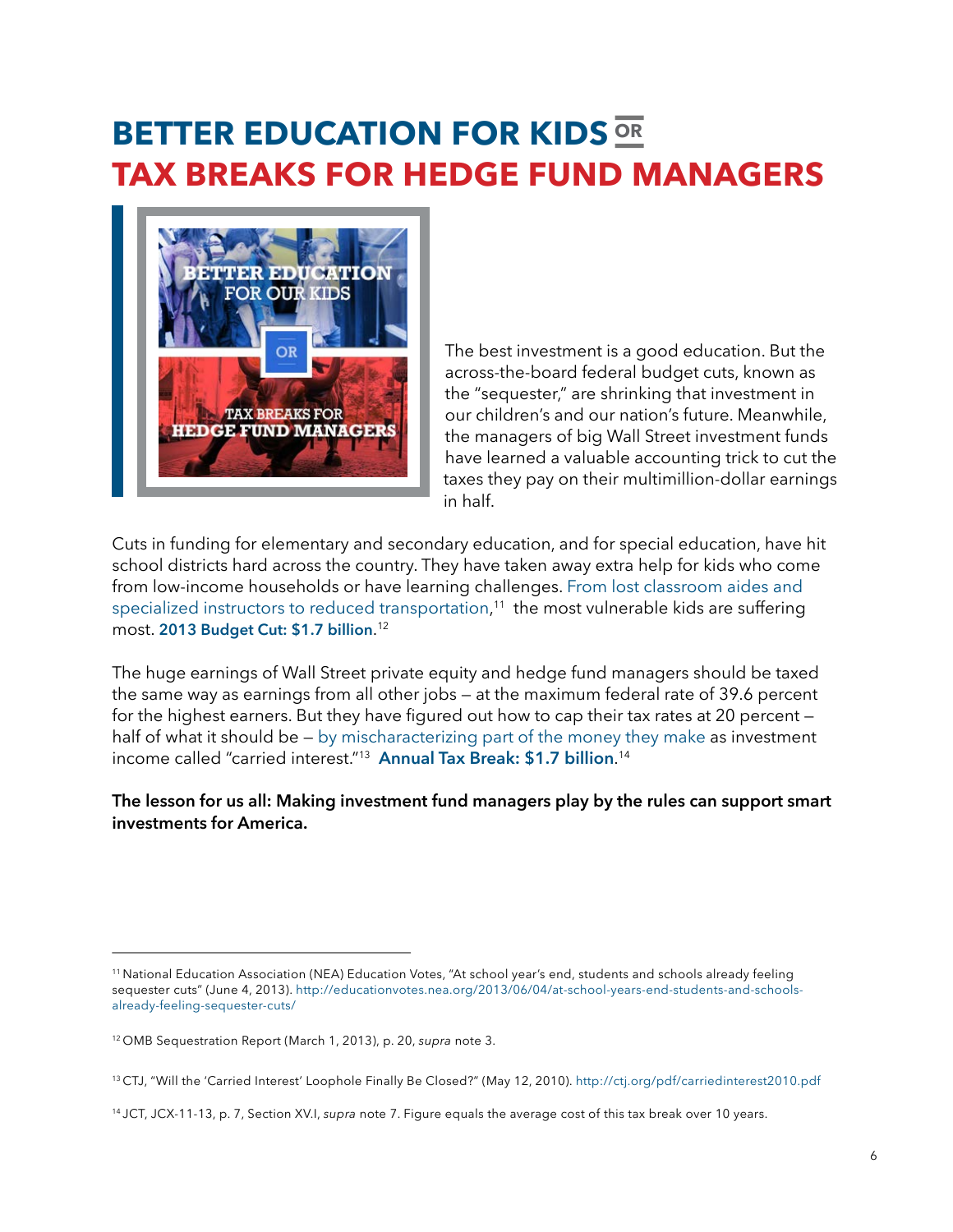## **heLp seNIoRs GeT soCIaL seCURITY ORLoWeR Taxes FoR MULTIMILLIoNaIRes**



During the 2012 election, we learned that presidential candidate Mitt Romney had [accumulated over \\$100 million in his tax-favored](http://www.businessweek.com/news/2013-04-05/obama-budget-calls-for-cap-on-romney-sized-iras)  [retirement account.](http://www.businessweek.com/news/2013-04-05/obama-budget-calls-for-cap-on-romney-sized-iras) 15 He was able to do this because of a provision in the tax code that encourages middle-class families to save money for retirement in IRA and  $401(k)$  accounts. But some very wealthy individuals are using these

retirement accounts to tax shelter tens of millions of dollars. **[Annual Tax Break: \\$388](http://1.usa.gov/12jxeLt)**  million.<sup>16</sup>

Meanwhile, the social security Administration (ssA) has been forced to cut its budget. SSA will handle 5 million new applications for retirement benefits this year, and administer payments for more than 60 million Americans.<sup>17</sup> But the across-the-board federal budget cuts, known as the "sequester," have forced the agency to close offices and limit hours, forcing seniors to wait in long lines or experience significant delays in receiving needed benefits.<sup>18</sup> 2013 Budget Cut: \$286 million.<sup>19</sup>

Which would you choose: A gaping tax loophole for the very wealthy to have a cushy retirement, or sufficient funding to process Social Security benefits for seniors and people with disabilities?

<sup>&</sup>lt;sup>15</sup> Richard Rubin and Margaret Collins, "Obama's Budget Would Cap Romney-Sized Retirement Accounts," Bloomberg Business Week (April 5, 2013). [http://www.businessweek.com/news/2013-04-05/obama-budget-calls-for-cap-on-romney](http://www.businessweek.com/news/2013-04-05/obama-budget-calls-for-cap-on-romney-sized-iras)[sized-iras](http://www.businessweek.com/news/2013-04-05/obama-budget-calls-for-cap-on-romney-sized-iras)

<sup>&</sup>lt;sup>16</sup> JCT, JCX-11-13, p. 8, Section XV.M, supra note 7. Figure equals the average cost of this tax break over 10 years. [https://](bit.ly:%20http://1.usa.gov/12jxeLt) https://www.jct.gov/publications.html?func=startdown&id=4520

<sup>&</sup>lt;sup>17</sup> Strengthen Social Security Coalition, "Transition Report for the New Commissioner of Social Security: How to Ensure the World-class service the American People Deserve" (Mar. 2013), p. 3. [http://www.strengthensocialsecurity.org/sites/default/](http://bit.ly/13DmXIW) files/Transition Report for the New Commissioner of Social Security.pdf

<sup>&</sup>lt;sup>18</sup> Statement of Carolyn W. Colvin, Acting Commissioner, Social Security Administration, before the House Committee on Appropriations Subcommittee on Labor, Health and Human Services, Education, and Related Agencies (March 14, 2013). http://www.socialsecurity.gov/legislation/testimony\_031413.html

<sup>&</sup>lt;sup>19</sup> OMB Sequestration Report (March 1, 2013), p. 60, supra note 3.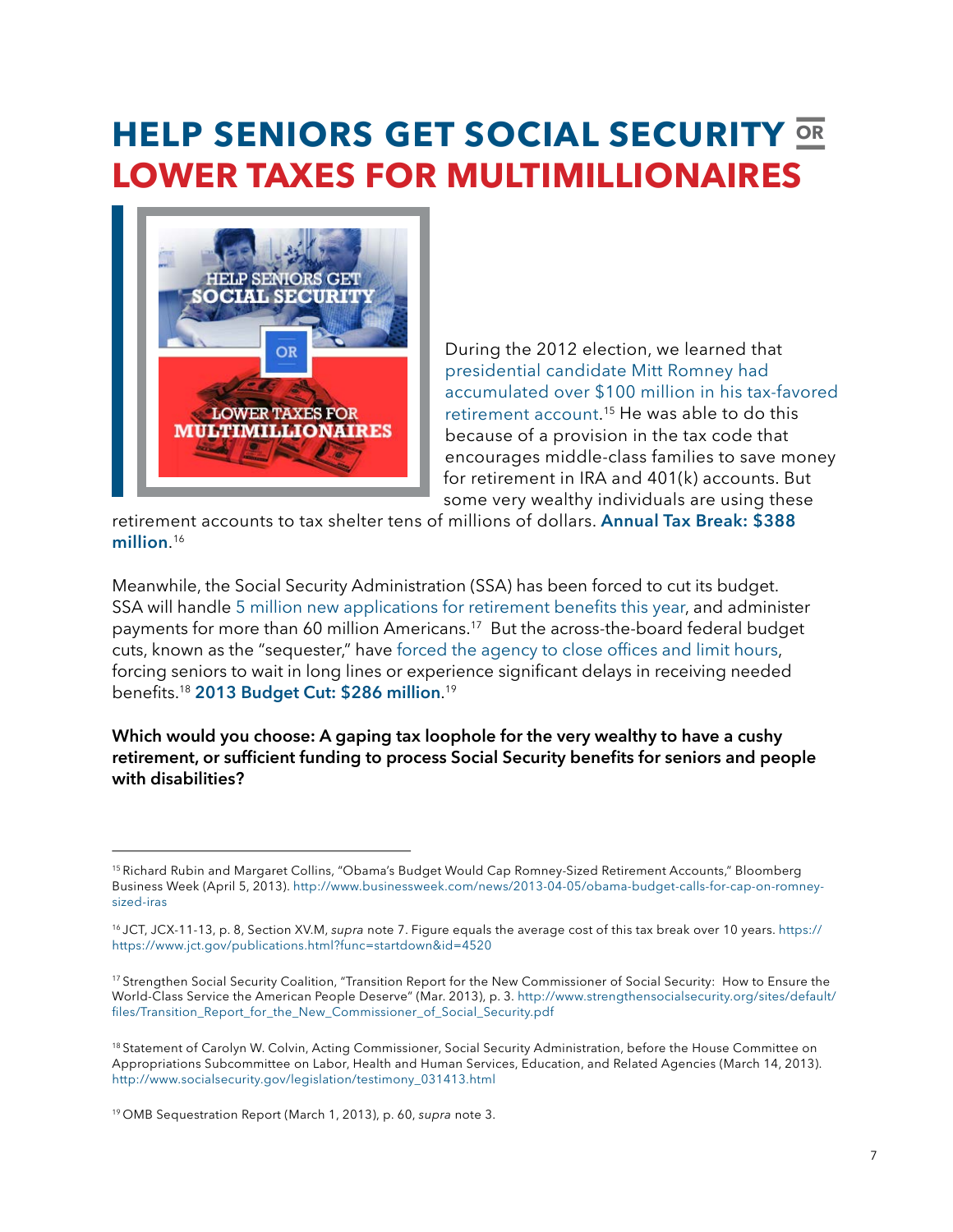## **FooD FoR LoW-INCoMe FaMILIes ORTax sUBsIDIes FoR Ceo BoNUses**



congress has a choice: Will it cut a program that feeds poor children in order to protect tax subsidies for CEO pay?

The Supplemental Nutrition Assistance Program (sNAP), commonly known as food stamps, helps provide food for millions of struggling American families. The program has been a lifesaver in the

aftermath of the Great Recession, as poverty and unemployment remain high and wages have stagnated.

Yet Republicans in the U.S. House of Representatives have announced a plan to kick 4 to 6 [million more low-income people off the sNAP program](http://bit.ly/19COh17). <sup>20</sup> **[10-Year Budget Cut: \\$40 billion](http://www.politico.com/story/2013/08/food-stamps-bill-house-gop-95084.html)**. 21

Meanwhile, our tax system subsidizes corporations by giving them a tax break for what they pay their top executives. The law limits the tax deduction to  $$1$  million – more than 20 times [the income of the typical household](http://www.census.gov/prod/2012pubs/p60-243.pdf)<sup>22</sup> – but there is a [loophole for so-called "performance](http://www.epi.org/publication/taxes-executive-compensation/)[based" pay.](http://www.epi.org/publication/taxes-executive-compensation/) 23

This loophole provides an unlimited tax deduction that costs billions. It also provides incentives for CEOs to take huge risks with their company's money in order to boost shortterm gains. Even when those risks lead their companies to the brink of collapse, executives are often still rewarded richly for their performance. **[10-Year Tax Break: \\$50 billion](http://www.reed.senate.gov/news/release/reed-blumenthal-introduce-the-stop-subsidizing-multimillion-dollar-corporate-bonuses-act)**. 24

### The choice is clear: Fully fund food for kids by cutting tax subsidies for CEOs.

<sup>20</sup> Center on Budget and Policy Priorities, "Statement of Robert Greenstein on the House Republican Leadership's New SNAP Proposal" (Aug. 2, 2013). http://www.cbpp.org/cms/index.cfm?fa=view&id=4000

<sup>21</sup> Politico, "House GOP takes another cut at food stamp bill" (Auq. 1, 2013). http://www.politico.com/story/2013/08/foodstamps-bill-house-gop-95084.html

<sup>22</sup> U.S. Census Bureau, "Income, Poverty, and Health Insurance Coverage in the United States: 2011" (Sept. 2012), p. 5. http://www.census.gov/prod/2012pubs/p60-243.pdf

<sup>23</sup> Steven Balsam, Economic Policy Institute Briefing Paper #344, "Taxes and Executive Compensation" (Aug. 14, 2012). <http://www.epi.org/publication/taxes-executive-compensation/>

<sup>24</sup> Sen. Jack Reed, "Reed-Blumenthal Introduce the Stop Subsidizing Multimillion Dollar Corporate Bonuses Act" (Aug. 2, 2013). The unpublished Joint Committee on Taxation figure has been made available to Sen. Reed's office. [http://www.reed.](http://www.reed.senate.gov/news/release/reed-blumenthal-introduce-the-stop-subsidizing-multimillion-dollar-corporate-bonuses-act%20) [senate.gov/news/release/reed-blumenthal-introduce-the-stop-subsidizing-multimillion-dollar-corporate-bonuses-act](http://www.reed.senate.gov/news/release/reed-blumenthal-introduce-the-stop-subsidizing-multimillion-dollar-corporate-bonuses-act%20)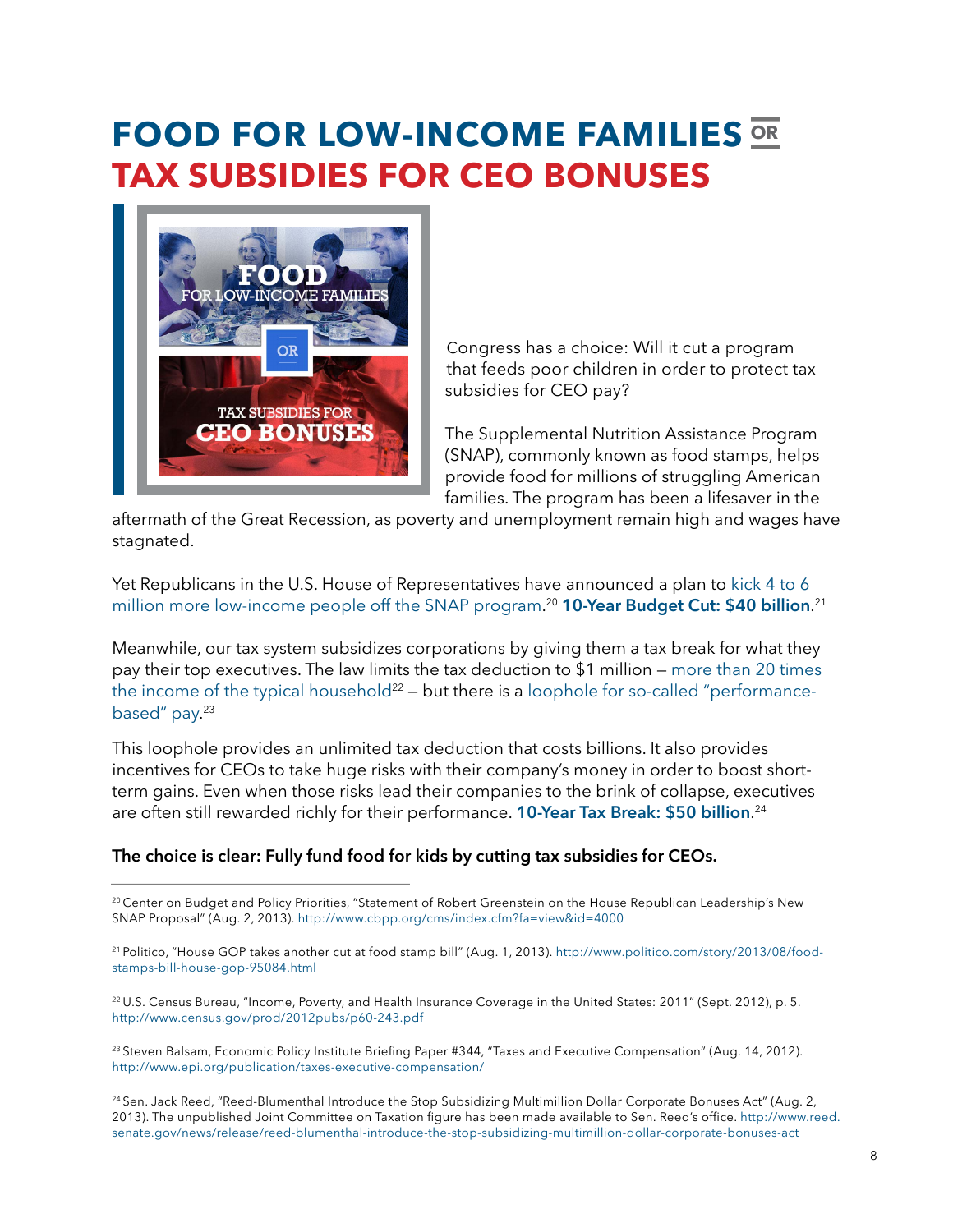### **pRoTeCT The eNVIRoNMeNT ORGIVe Tax BReaKs To oIL CoMpaNIes**



from national parks to solar power to basic research, the U.S. government funds programs that help us preserve, understand and make wiser use of our natural environment. The government also funds — through obsolete and illogical tax breaks — the oil and gas industry. But since [the](http://www.americanprogress.org/issues/green/news/2013/02/06/51967/big-oil-profits-from-high-gasoline-prices/)  five biggest oil companies last year had combined profits of \$118 billion,<sup>25</sup> it's not hard to think of better uses for those public dollars.

Environmental, energy and science programs are spread throughout the government, but are particularly concentrated in the Energy and Interior Departments, EPA, NASA, National oceanic and Atmospheric Administration and the National science foundation. the acrossthe-board budget cuts, known as the "sequester," applied this year to those agencies threaten the quality of the air we breathe and the water we drink, delay our energy independence and make it harder to be good stewards of our planet. **[2013 Budget Cuts: \\$4.6 billion](http://www.whitehouse.gov/sites/default/files/omb/assets/legislative_reports/fy13ombjcsequestrationreport.pdf)**.

for the past century, we've been subsidizing oil and gas companies with special rules and tax loopholes, nurturing the industry as though it were a fragile newcomer. But with gas prices averaging more than \$3.60 a gallon nationwide<sup>27</sup> and with the Big 5 oil companies having earned over a trillion dollars in profits in the past dozen years,<sup>28</sup> it's time to stop the coddling. **[Annual Tax Break: \\$4.6 billion](http://1.usa.gov/YL5Yan)**.

Next time you pull up at the pump, think about where you want your money to go.

<sup>&</sup>lt;sup>25</sup> Center for American Progress (CAP), "Speed Trap: Big Oil Profits from High Gasoline Prices" (Feb. 6, 2013). [http://www.](http://www.americanprogress.org/issues/green/news/2013/02/06/51967/big-oil-profits-from-high-gasoline-prices/) americanprogress.org/issues/green/news/2013/02/06/51967/big-oil-profits-from-high-gasoline-prices/

<sup>&</sup>lt;sup>26</sup> OMB Sequestration Report (March 13, 2013), *supra* note 3. Figure excludes the defense and nuclear energy functions of the energy Department, but, in addition to the agencies named, includes conservation programs of the Agriculture Department and transit funding by the Transportation Department.

 $^{27}$ U.S. Energy Information Administration, "Gasoline and Diesel Fuel Update" (accessed Aug. 12, 2013). [http://www.eia.gov/](http://www.eia.gov/petroleum/gasdiesel/) [petroleum/gasdiesel/](http://www.eia.gov/petroleum/gasdiesel/)

<sup>&</sup>lt;sup>28</sup> Daniel J. Weiss, CAP, "Meet the New Oil Tax Breaks, Same as the Old Oil Tax Breaks" (March 12, 2013). [http://www.](http://www.americanprogress.org/issues/green/news/2013/03/12/56240/meet-the-new-oil-tax-breaks-same-as-the-old-oil-tax-breaks/) americanprogress.org/issues/green/news/2013/03/12/56240/meet-the-new-oil-tax-breaks-same-as-the-old-oil-tax-breaks/

<sup>&</sup>lt;sup>29</sup> JCT, JCX-11-13, pp. 3-4, Section VII.A., *supra* note 7. Figure excludes Section VII.B. Eliminate Coal Preferences. Figure equals the average cost of this tax break over 10 years.